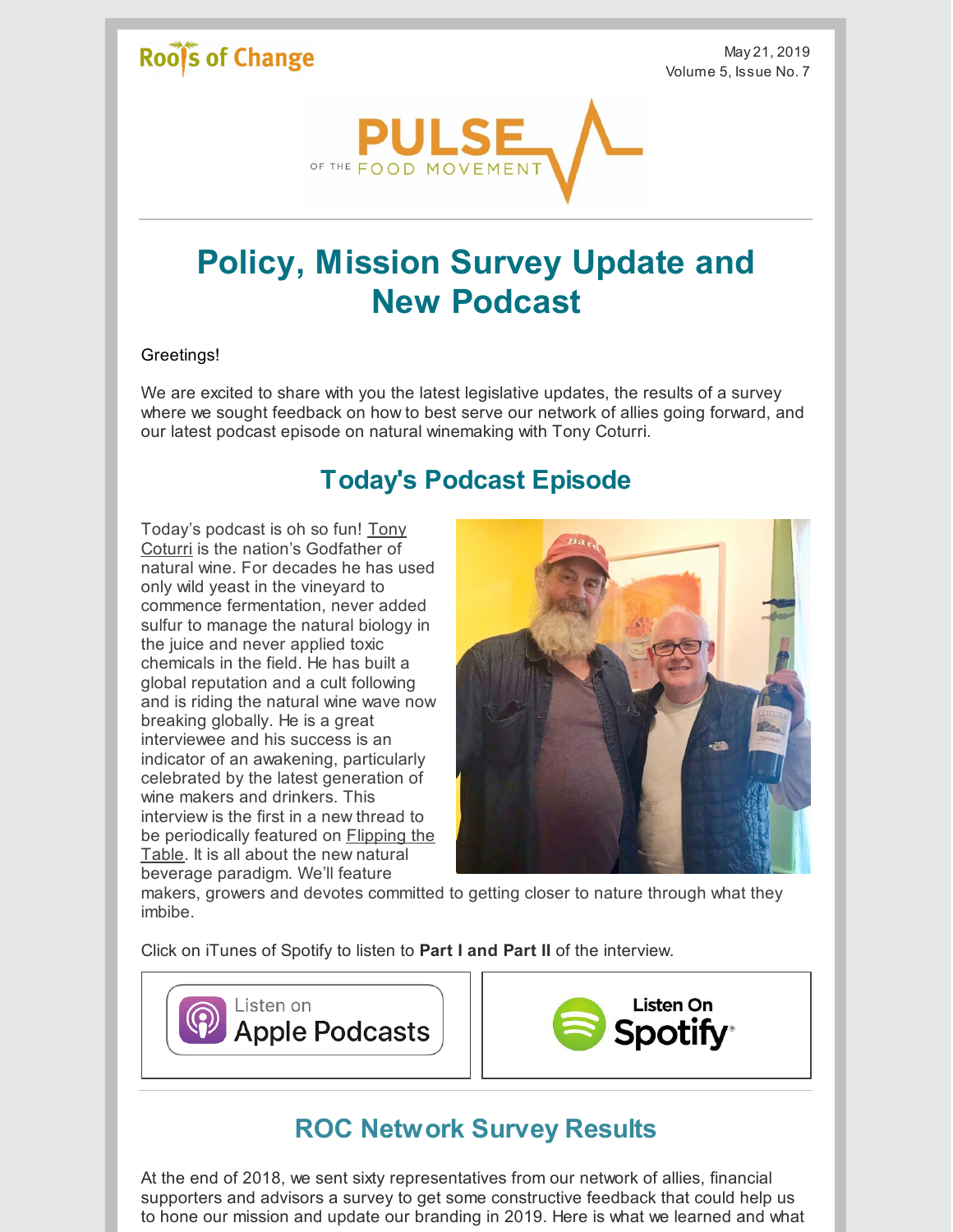are doing about.

Our first question sought to clarify if people understand our focus. Generally, respondents realize we have been focused on policy and food system change campaigns.

We got a fairly tight list of strengths: our relationships with key influencers, a large network, a powerful vision and strong leadership.

The list of weaknesses is a bit more dispersed and yet excellent food for thought. Some respondents felt we lacked focus. Another group felt we lacked capacity given our large mission and they'd like to see more ROC whitepapers and positions on issues. A few say there is "too much Dimock" and/or "white male leadership." Finally, a small group feel we need to check in with allies more often, are too focused on justice and not enough on agriculture, particularly conventional agriculture.

When we asked what respondents think ROC could provide that would serve them, another interesting set of comments emerged: link the food movement to other progressive movements; find common ground between consumers and advocates; increase our focus on education. In a related question, we asked respondents to rate some activities we thought might be of value.

#### **Here are the results:**

- 1. **Direct advocacy with senior policy maker: 82%Extremely or very valuable**
- 2. **Policy development & campaign organizing: 73%Extremely or very valuable**
- 3. **Collaborative fundraising: 64%Extremely or very valuable**
- 4. **Dialogues with industrial/conventional agriculture: 55%Extremely or very valuable**
- 5. **Consultation and strategy planning: 50%Extremely or very valuable**
- 6. **Social media and outreach to the public: 45%Extremely or very valuable**

#### **Here is what the survey has led us to do:**

- First, we launched the *[Flipping](https://podcasts.apple.com/us/podcast/flipping-table-honest-conversations-about-food-farming/id1449331366?mt=2) the Table podcast* to provide a truly educational component to our work and to provide a larger diversity of voices, views and opinions through ROC's channels.
- Second, we are updating the ROC website to reflect our tight focus on policy, education and collaboration.
- We launched our consulting work and will be serving as an ally to the UC Davis Agriculture [Sustainability](https://asi.ucdavis.edu/) Institute for a series of 10-12 dialogues up and down the state. It will include agriculture and change advocates of many types and is designed to broaden the connections between scientists and farmers, ranchers and advocates seeking to help their communities thrive in this challenging century.
- We will also try to raise funds in ways that benefit allies, as well as ROC, and thereby strengthen our capacity to deliver more.

The survey results were quite enlightening and provided momentum for changes needed and appropriate to the current conditions. **Thank you to all who offered input.**

## **Legislative Update**

We are hoping for some key successes this year. Half of our priority bills remain alive in the Legislature. Three of our four top priority bills have made it the floor in the first house. Sadly, the one bill held is our highest priority: the tax on harmful sugary drinks. It may rise again in 2020. Of the remaining twelve bills, one may not be needed because Governor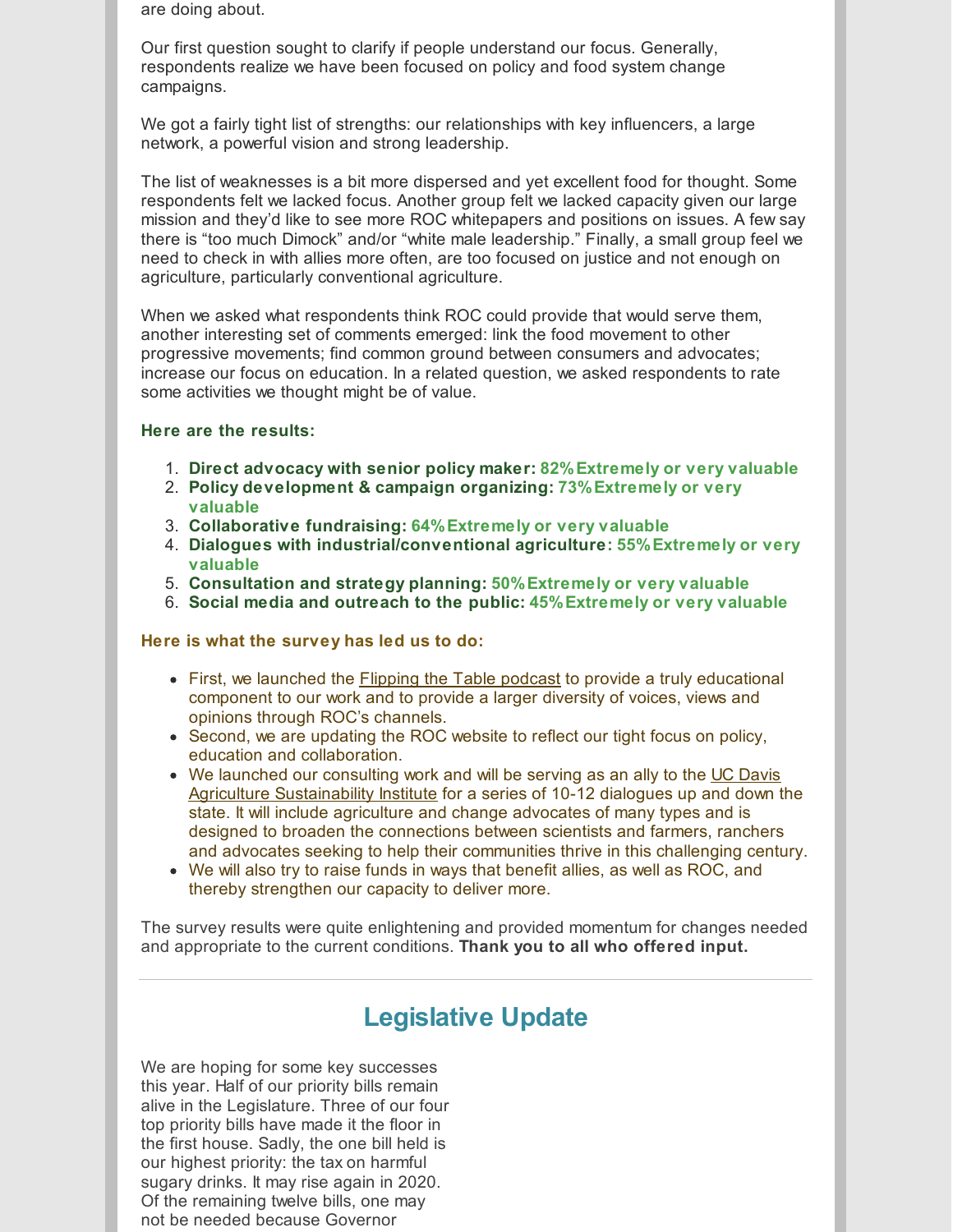Newsom has banned the use of the toxic chemical targeted by the bill. Five others face a floor vote by May 31<sup>st</sup>. Below see the full list of our priority bills and their status. In June we will let you know which bills live on in the second house.



### **Four Highest Priority Bills**

**AB [138](https://leginfo.legislature.ca.gov/faces/billNavClient.xhtml?bill_id=201920200AB138) California Community Health Fund. Richard Bloom (Santa Monica)** Taxes sugary beverage distributors to create a California Community Health Fund to support prevention and treatment of disease. **HELD IN ASSEMBLY COMMITTEE ON REVENUE & TAXATION. MAY MOVE NEXT YEAR.**

#### **SB [200](https://leginfo.legislature.ca.gov/faces/billTextClient.xhtml?bill_id=201920200SB200) Safe & Affordable Drinking Water Fund. Bill Monning (Carmel)** Provides clean water in area where it does not exist with funds from a fee on fertilizer, dairies and water users. **NOW ON SENATE FLOOR.**

#### **SB [499](https://leginfo.legislature.ca.gov/faces/billNavClient.xhtml?bill_id=201920200SB499) CA-Grown for Healthy Kids Act. Mike McGuire (Healdsburg)**

Provides 10 cents more to meal budgets for the purchase of fresh, CA-grown fruits and vegetables by school districts or charters that provide free breakfast and lunch in highpoverty schools. **NOW ON SENATE FLOOR.**

#### **AB [409](https://leginfo.legislature.ca.gov/faces/billNavClient.xhtml?bill_id=201920200AB409) Ag Adaptation Tools. Monique Limon (Santa Barbara)**

Establishes a grant program to aid farmers and ranchers who work to increase resilience of their operations and prioritizes support for small-scale and farmers of color. **NOW ON ASSEMBLY FLOOR.**

### **Other Priority Bills**

**[AB](https://leginfo.legislature.ca.gov/faces/billTextClient.xhtml?bill_id=201920200AB5) 5 Fair classification of workers. Author Lorena Gonzalez Fletcher (South San Diego)** Stops companies from misclassifying their workers as independent contractors in order to lower employer obligations. **NOW ON ASSEMBLY FLOOR.**

#### **SB [285](https://leginfo.legislature.ca.gov/faces/billNavClient.xhtml?bill_id=201920200SB285) CalFresh Connect. Author Anthony Wiener (San Francisco)**

Improves CalFresh improve enrollment, especially among those receiving Medi-Cal with special attention to seniors through simplified applications and retention systems. **NOW ON SENATE FLOOR.**

**AB [534](https://leginfo.legislature.ca.gov/faces/billNavClient.xhtml?bill_id=201920200AB534) Plan for a Hunger-Free California. Author Chad Mayes (Yucca Valley)** Requires a multiagency plan to end hunger in California and creation of grant program to develop rural food hubs. **DIED IN ASSEMBLY APPROPRIATIONS.**

**AB [764](https://leginfo.legislature.ca.gov/faces/billNavClient.xhtml?bill_id=201920200AB764) Sugary beverage marketing limits. Author Rob Bonta (Alameda)** Restricts beverage companies from offering and funding certain promotional and marketing activities for sugar-sweetened beverages. **NOW ON ASSEMBLY FLOOR.**

#### **AB [765](https://leginfo.legislature.ca.gov/faces/billNavClient.xhtml?bill_id=201920200AB765) Healthy Checkout Aisles for Healthy Families Act. Author Buffy Wicks (Oakland)**

Requires a store to place only milk and natural fruit and vegetable juice in the checkout areas of the store. **STOPPED BEFORE ITS FIRST COMMITTEE.**

#### **AB [1022](https://leginfo.legislature.ca.gov/faces/billNavClient.xhtml?bill_id=201920200AB1022) California Anti-Hunger Response & Employment Training Act. Author Buffy Wicks (Oakland)**

Establishes a training program to fight hunger among individuals who have been determined ineligible for the federal Supplemental Nutrition Assistance Program (SNAP) by a cruel federal time limit. **NOW ON ASSEMBLY FLOOR.**